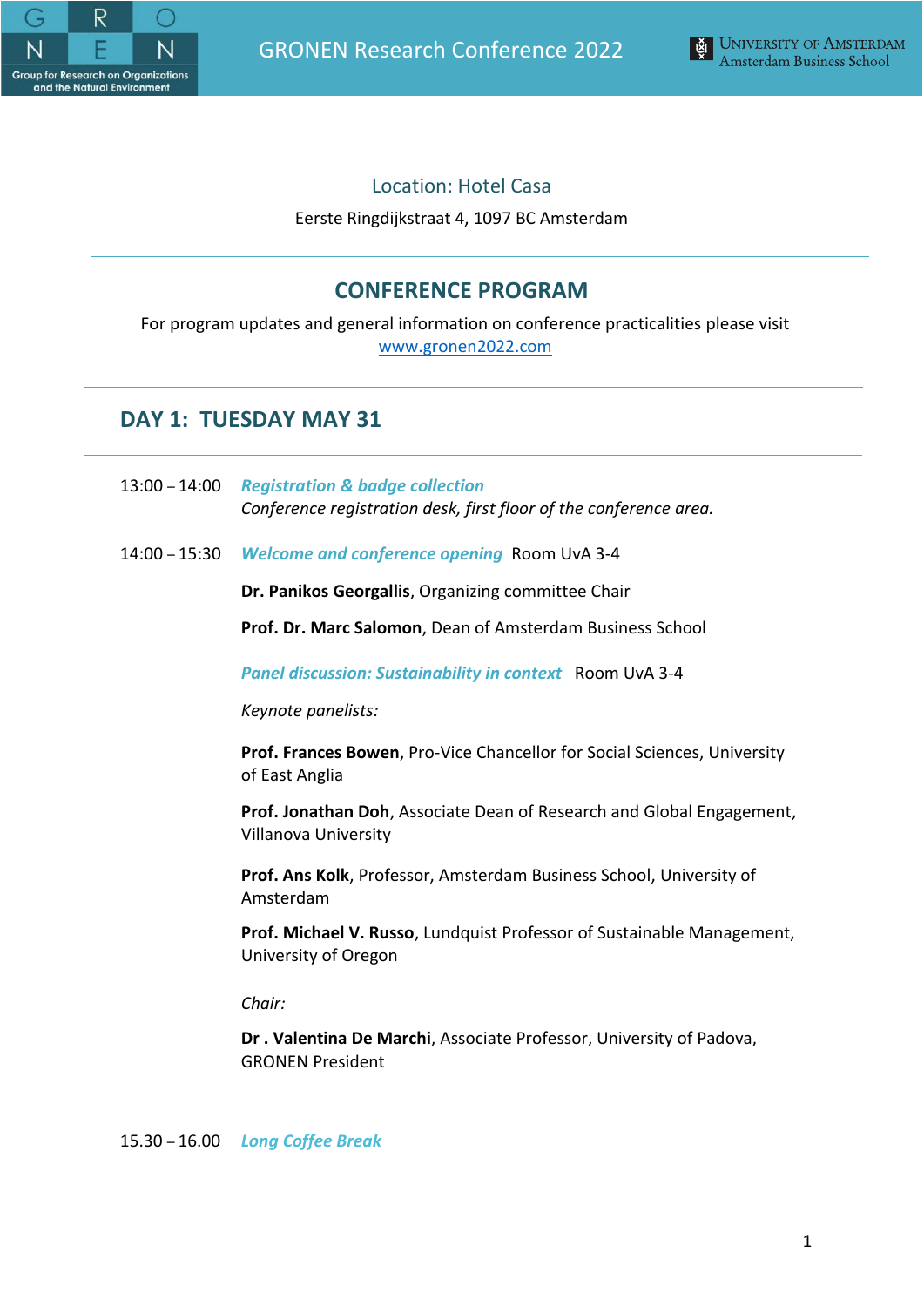



# 16:00 – 17:45 *Parallel paper sessions*

## *#01: Social evaluations*

*Room Erasmus 2 Chair: Ana Aranda*

#### **Jesus Valero-Gil, Inés Suárez-Perales, Vera Ferrón-Vílchez**

Explaining managers' mistrust of greenwashers using the managerial trust universe

#### **Shiyao Bao, Sebastian Hafenbrädl**

When and Why Audiences "Admire" Corporate Scandals

#### **Fabian Maendli, Estefania Amer, Jean-Philippe Bonardi**

Private Politics, Dynamics of Negative Media Exposure and Firm Strategy

### **Sofia Villo**

Greenwashing on moral markets: The case of the "green aluminium" category

# *#03: Climate change*

*Room UvA 1 Chair: Miron Avidan*

#### **Jonathan Doh, Mirko Benischke, Hyungseok (David) Yoon, Peter Tashman, Namil Kim**

Climate change adaptation and innovation: The role of climate risk and institutions

## **Kerrigan Unter, Jorge Rivera**

literature review

California wineries and climate change: Extreme events, resource-supply adaptation, and wine quality

#### **Julia Prömpeler, Dennis Veltrop, Floor Rink, Janka Stoker**

What determines environmental sustainability focus in the boardroom? The role of biospheric and egoistic values among directors and CEOs

### **Matthew Johnson, Brigitte Frank, Theresa Rötzel** Beyond corporate responses to climate change towards deep decarbonization: A systematic

# *#02: NGOs and stakeholders*

*Room UvA 2 Chair: Pushpika Vishwanathan*

## **Alvaro Cuervo-Cazurra, Ivan Montiel, Junghoon Park**

The Role of NGOs in Pursuit of Corporate Sustainability in Emerging Markets

### **Wenjie Liu, Pursey Heugens**

MNE embeddedness in global supply chains as an opportunity structure: How NGOs promote corporate sustainability in China

## **Lucrezia Nava, Celina Scott-Buechler, David Reiner**

Science Or Morality? The Effects of Frames on Stakeholder Dialogue, a Field Experiment

### **Luca Sabini, Daniel Muzio, Stewart Clegg**

Managing sustainability tensions through project lifecycle

# *#04: Innovation and change*

*Room Oxford Chair: Joern Hoppmann*

#### **Eva Niesten, Guillermo Pereira, Jonatan Pinkse** Transitioning to sustainable energy by incumbent utilities: Insights from corporate deals from 1990 to 2019

# **Jana Loew, Marco Berti, Marcus Wagner**

Dynamics of paradox salience. Objectives and tensions in organizing sustainably

# **Jianlei Han, Martina Linnenluecke, J. Shi, T. Smith**

Political connections and the transition to lowcarbon sources in China: Evidence from a quasinatural experiment

# **Maria Ruiz-Castillo, Juan Alberto Aragon-Correa, Nuria Esther Hurtado-Torres**

The influence of board independence on firms' environmental innovations: How environmental shareholder activism matters

# 17:45 – 19:15 *Welcome reception with drinks Hotel Casa Upper Bar on the 1 st floor (same as conference floor)*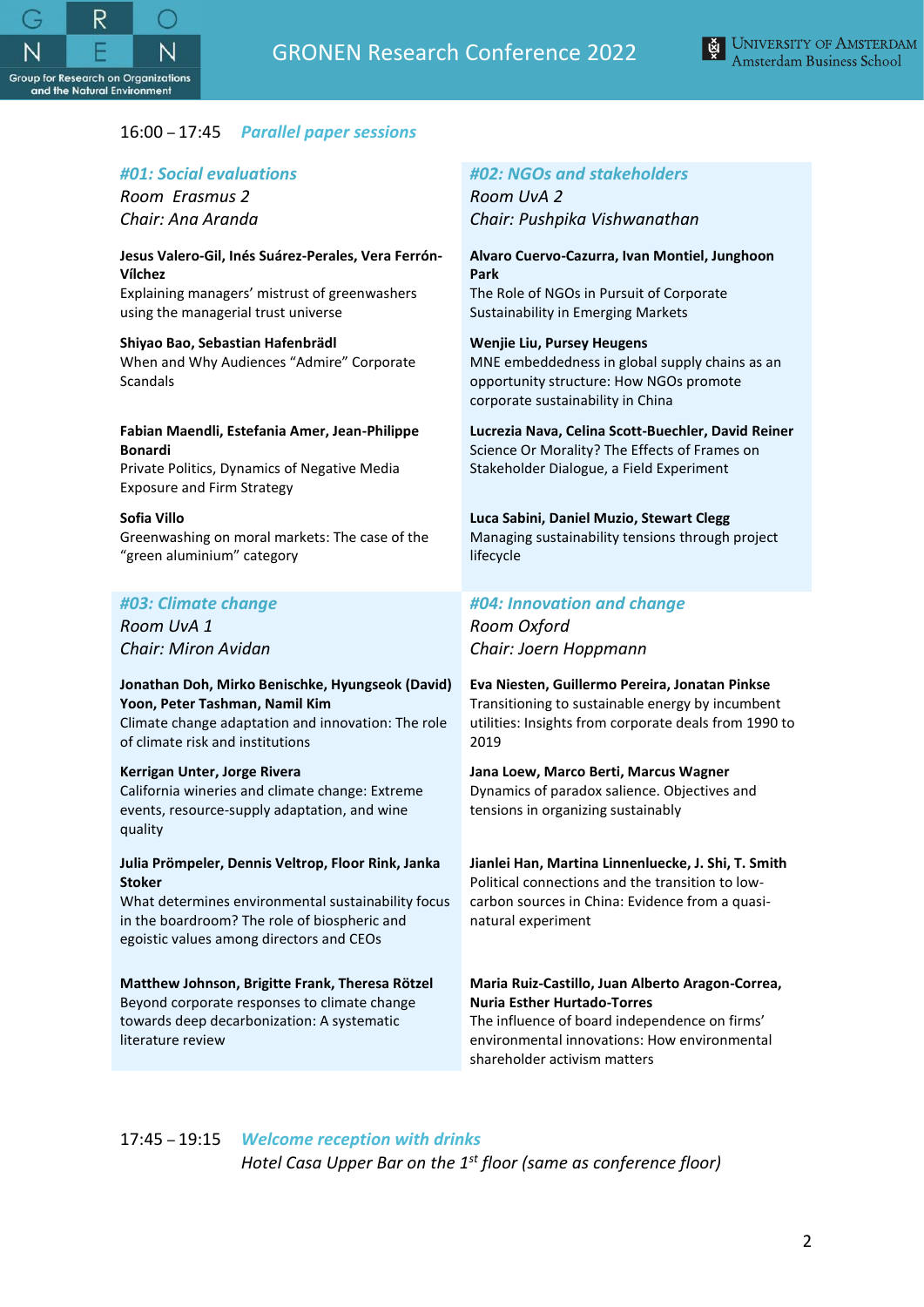



# **DAY 2: Wednesday, June 1**

# 9.00 – 10.15 *Plenary Paper Session: Sustainable transformation in organizations Room UvA 3-4 Chair: Elisa Alt*

| <b>Grace Augustine, Leanne</b><br>Hedberg, Tae-Ung Choi,<br><b>Mike Lounsbury</b> | Between the Waves: Expanding Opportunity<br>Structures Through Practice-driven Activism                                            |
|-----------------------------------------------------------------------------------|------------------------------------------------------------------------------------------------------------------------------------|
| Cynthia Friedrich, Katharina<br>Spraul                                            | "Either you need me, or I'm leaving!" How<br>sustainability managers influence the legitimacy<br>process?                          |
| Joern Hoppmann, Kerstin<br>Lopatta, Thomas Tammen,<br>Sebastian Tideman           | Capital Market Reactions to Managerial Framing<br>of Emerging Strategic Issues: The Case of<br><b>Environmental Sustainability</b> |

10:15 – 10.45 *Long Coffee Break*

# 10:45 – 12:15 *Parallel Professional Development Sessions*

# *Sustainability in a digital context Room UvA 1*

The aim of this PDW is twofold: First, to provide participants with an overview of the latest research on sustainability in a digital age based on short impulses from the Guest Editors of the recent special issue 'Sustainability in the Digital Age'. Second, to give participants the opportunity to network and work together in 'magic tables' to jointly explore where future research on sustainability in a digital context needs to move. [click [here](https://www.gronen2022.com/wiki/707605/program) for more information]

Organizers & Panelists: **René Bohnsack, Christina Bidmon, Jonatan Pinkse**

# *Sustainable governance in context Room UvA 2*

There has been a recent surge of interests in rethinking capitalism and corporate governance. Against this backdrop, this PDW will focus on how management research can further theorize and contextualize sustainable corporate governance. Four speakers will present and espouse new research directions, reflect on each other's presentations, and respond to questions from the audience.

[clic[k here](https://www.gronen2022.com/wiki/707605/program) for more information]

# Organizers: **Pushpika Vishwanathan, Natalia Ortiz-de-Mandojana.** Panelists: **Chris Pitelis, Jonathan Doh, J.W. Stoelhorst, Georg Wernicke**

# *Moral markets in context Room Erasmus 2*

Several moral markets--including but not limited to green energy, organic goods, ethical fashion, or plant-based meat--have recently emerged as market solutions to global sustainability challenges. In this PDW, we will put research on moral markets in context and engage with participants in roundtables to brainstorm about theories, methods, contexts, and levels of analysis for advancing knowledge on moral markets. [click [here](https://www.gronen2022.com/wiki/707605/program) for more information]

## Organizers:

**Birthe Soppe, Panikos Georgallis**

Panelists: **Mike Russo, Grace Augustine, Jeroen Struben**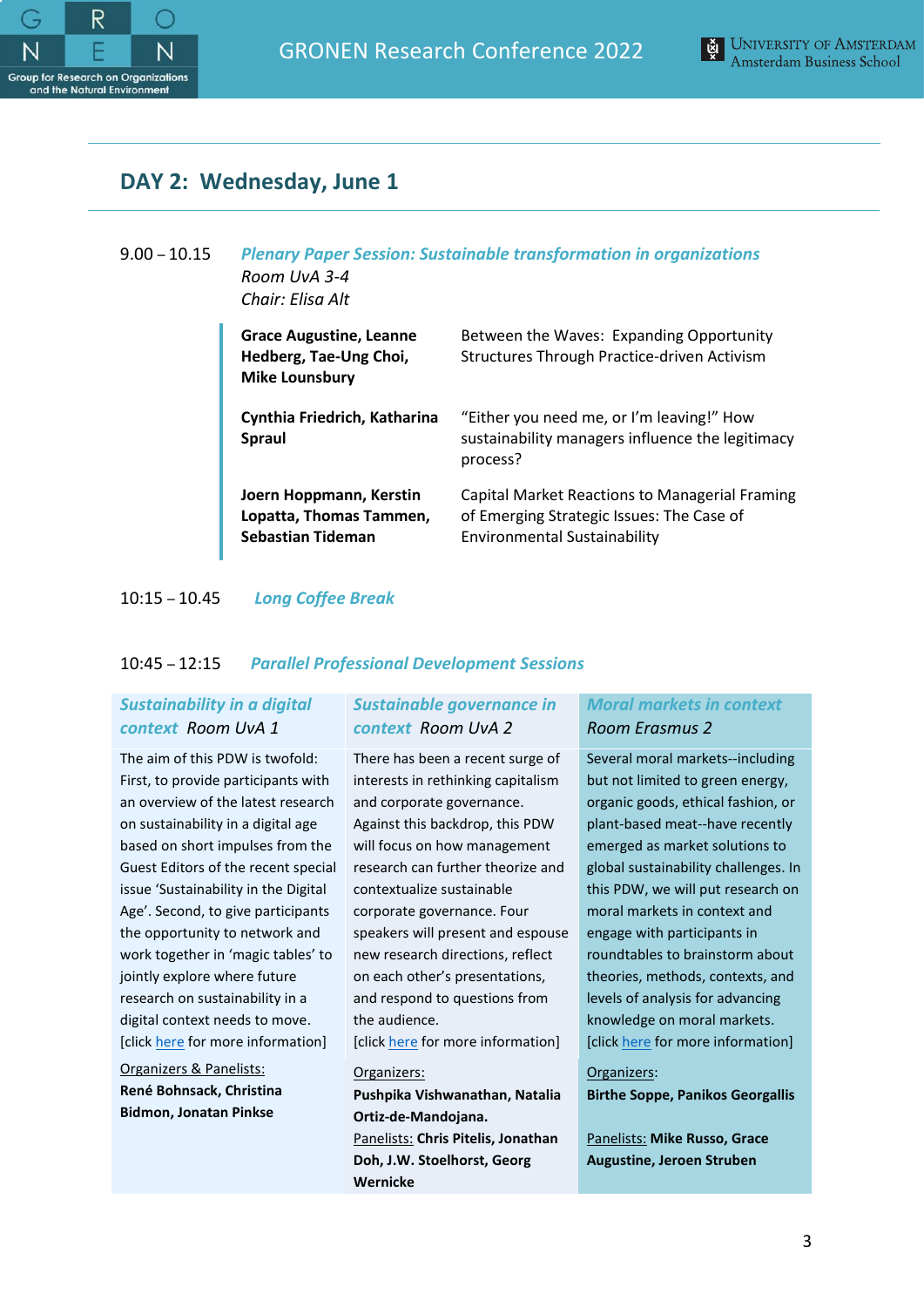



# 12:15 – 13:15 **Lunch**

Erasmus 1 and Foyer

# 13:15 – 14:45 *Parallel Professional Development Sessions*

# *The future of your paper: Reflections on dealing with rejections*

#### *Room UvA 1*

In a PDW with active participant engagement mixed with a panel discussion, we will focus on how to deal with (paper) rejections in academia. Using a world-café format, participants will bring up questions and topics which will then be addressed during a moderated panel discussion. Potential topics for discussion include dealing with own emotions, paper repositioning, and editorial thoughts on fatal flaws and paper 'survival strategies'.

[click [here](https://www.gronen2022.com/wiki/707605/program) for more information]

## Organizers: **Margo Enthoven, Johannes Meuer, Miguel Perez-Vals**

Panelists: **Ralf Barkemeyer, Elisa Alt, Dror** 

**Etzion, Tobias Hahn (tentative)**

# *The future of sustainability teaching: Modes, methods, and tools Room UvA 3-4*

This PDW aims to share specific experiences and best practices on how to teach corporate sustainability in the classroom, and generate debate on the future of corporate sustainability teaching. Specifically, five speakers will present specific teaching methods and tools, content and program design. The speakers will also engage with each other and the participants during Q&A to discuss the why, what, and how of sustainability teaching.

[clic[k here](https://www.gronen2022.com/wiki/707605/program) for more information]

#### Organizers:

**Javier Delgado-Ceballos, Raquel Antolin Lopez**

#### Panelists:

**Nicole Darnall, Minna Halme, Sanjay Sharma, Panikos Georgallis, Georg Wernicke**

*The future of sustainability publishing: A conversation with editors*

### *Room Erasmus 2*

The aims of this PDW are twofold. First, participants get to know some leading journals publishing work on organizations and the environment (emphasizing what makes each different) through a participatory Q&A with editors. Second, through interactive roundtable discussions we tackle important issues related to the future of sustainability publishing, focusing less on content and research topics and more on formats and the role of journals in the future. [click [here](https://www.gronen2022.com/wiki/707605/program) for more information]

Organizers: **Arno Kourula, Kayleigh Bruijn**

## Panelists:

**Luca Berchicci, Jonathan Doh, Ans Kolk, Martina Linnenluecke, Johanna Mair, Mike Russo**

14:45 – 15.00 *Short Coffee Break*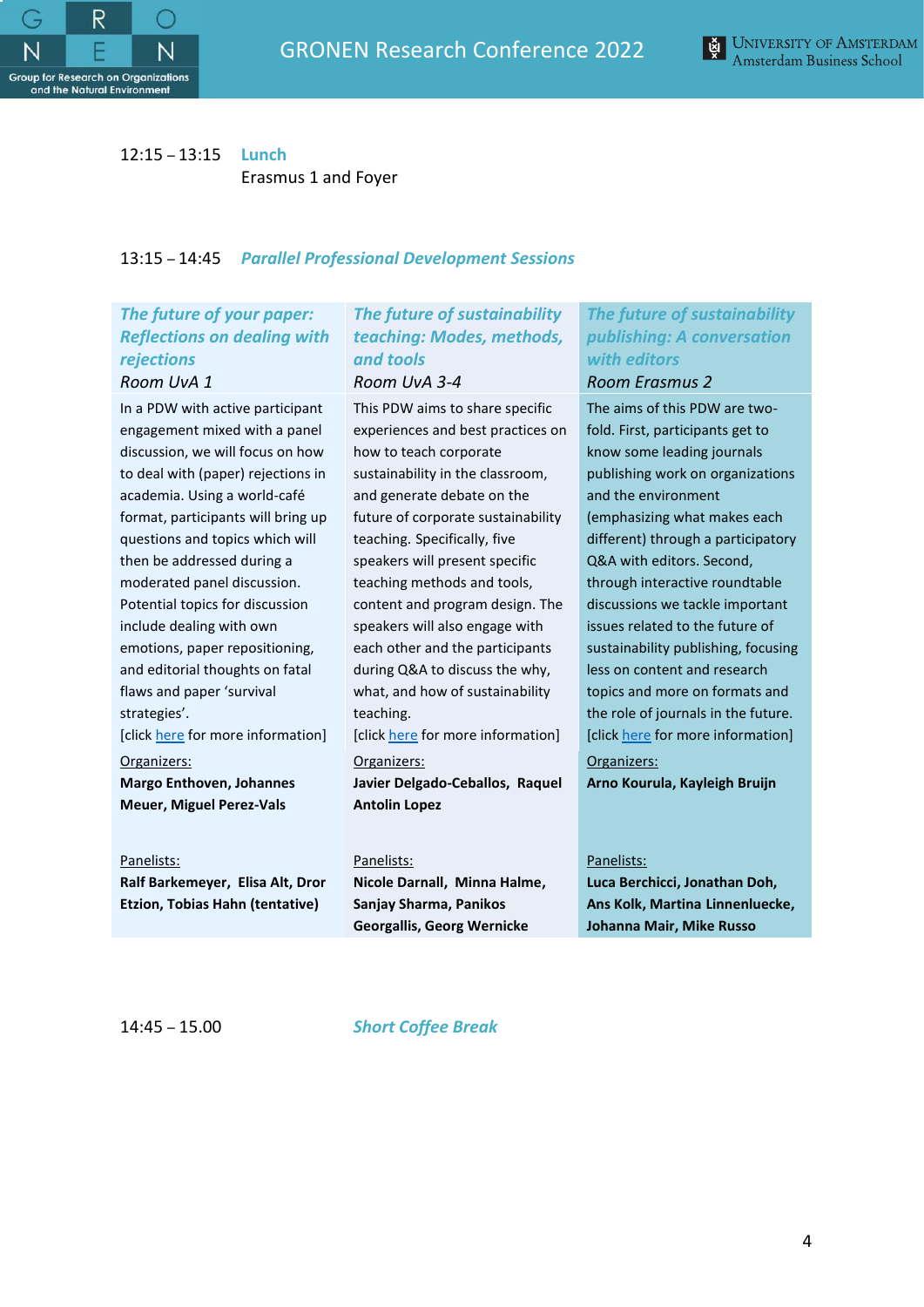



## 15.00 – 16.15 *Parallel Short Paper Development Sessions*

# *#01: Sustainability strategy*

*Room Erasmus 2 Chair: Georg Wernicke*

**Pushpika Vishwanathan, Henk Volberda, Jatinder Sidhu, Zahra Kashanizadeh, Kevin Heij** On becoming a purpose-driven firm: Practices and drivers of corporate purpose

#### **Christopher Luederitz, Dror Etzion, Animesh Animesh, Katrin Rohrbacher, Tiange Li, Andrew Piper**

Don't show me the money: Non-monetary narratives are more effective in motiving businesses to engage with climate change

#### **Georg Wernicke**

Let's not get sued: How litigation risk affects firms' engagement in Corporate Social Responsibility

#### **Armand Smits, Julia Borgers**

Growing apart: untangling voluntary sustainability standard disengagement in established firms

#### *#03: Sustainability performance*

*Room UvA 1 Chair: Raquel Antolin-Lopez*

#### **Saeed Sheykhi, Ambra Galeazzo, Natalia Ortiz-de-Mandojana**

The effects of divergence of measurement systems in corporate sustainability on financial performance

#### **Ruben Ordoñez-Borrallo, Natalia Ortiz-de-Mandojana, Javier Delgado-Ceballos**

The effects of corporate green bond issuance on environmental performance

#### **Miron Avidan, Judith Walls, Glen Dowell, Virginie Cauderay**

An Exploration of GHG Target-setting Over Time

### *#02: Sustainability drivers*

*Room Oxford Chair: Ivan Montiel*

# **Josua Oll, Swantje Freund, Joern Hoppmann**

How shareholders affect corporate divestment strategies: The case of German electric utilities and coal power

#### **Dietmar Sternad, James Kennelly**

Everything Happens Someplace: Place Attachment and Responsible Management Behavior

#### **Cristina De Stefano, Maria Montes-Sancho**

Carbon emission trade-offs in complex supply chain structures: can the proper management of equivocality reduce tensions?

# *#04: Sustainable transformation*

*Room UvA 2 Chair: Joel Malen*

#### **Matthijs Mouthaan**

Institutional complexity in sustainability transitions: Conceptualizing co-existing contestations of 'sustainability' and degrees of institutional overlap

# **Marcela Leme, René Bohnsack, Christina Bidmon, Jonatan Pinkse**

Digital Sustainability: Towards Conceptual Clarification

#### **Jeroen Struben, Florian Kapmeier**

Overcoming intra- and inter-organizational traps for sustainability transformations

16.15 – 16.45 *Long Coffee Break*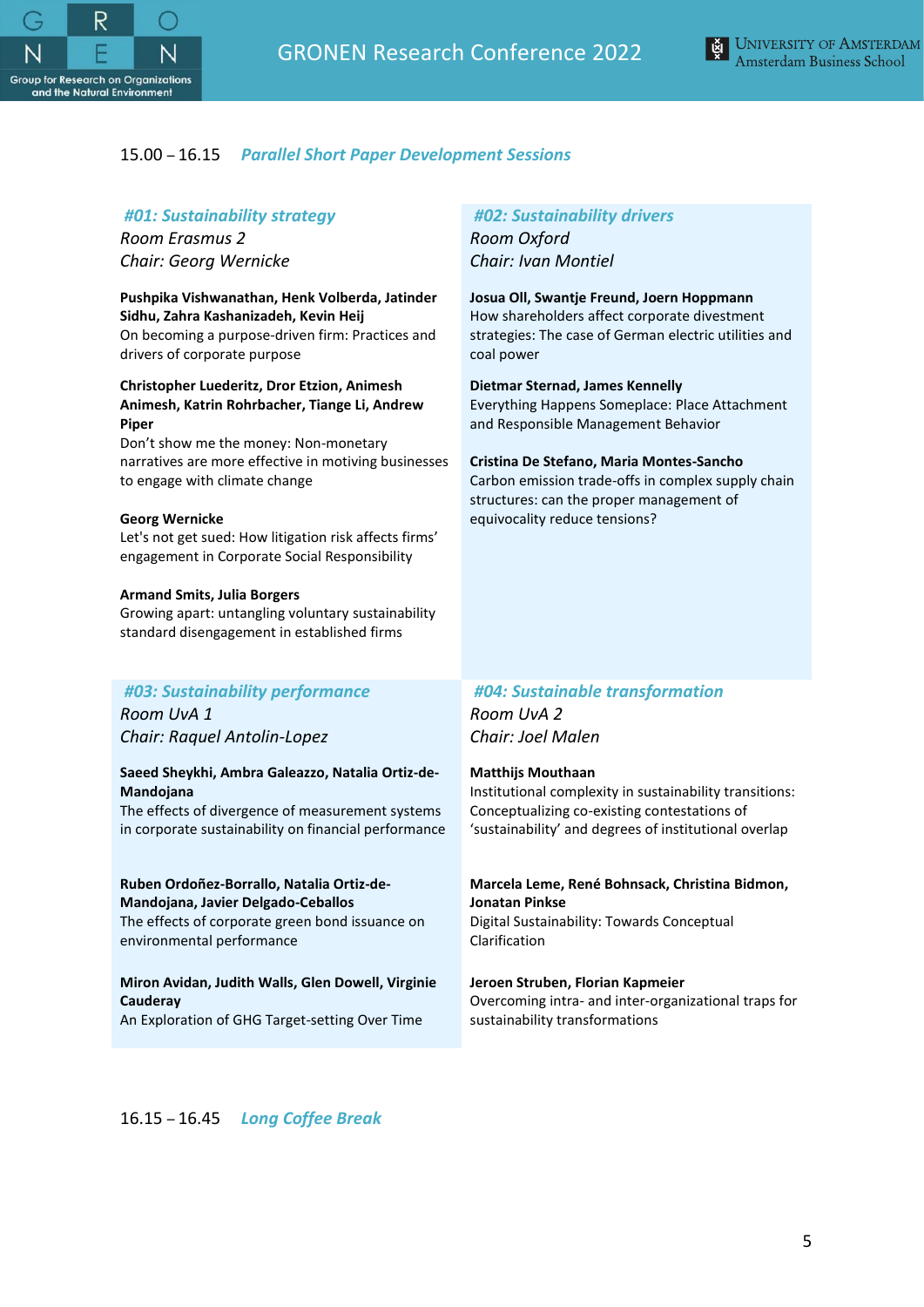



# 16.45 – 18.00 *Plenary Paper Session: Impact Room UvA 3-4 Chair: Johannes Meuer*

| Carina Keller, Myriam<br><b>Bechtoldt, Karin Kreutzer</b>                | The paralysis of perceived power(lessness) – How<br>emotional tensions influence corporate climate<br>action |
|--------------------------------------------------------------------------|--------------------------------------------------------------------------------------------------------------|
| Lukas Falcke, Ann-Kristin<br>Zobel, Stephen Comello                      | Tackling the Grand Challenge of Climate Change<br>with Ecosystem Innovation                                  |
| Timo Busch, Lisa Scheitza,<br><b>Tobias Bauckloh, Christian</b><br>Klein | The Effect of Shareholder Proposals on Firms' ESG<br>and Carbon Performance                                  |

18:45 – 21:30 *Conference Dinner* \*

House of Watt, James Wattstraat 73, 1097 DL Amsterdam

\* Do not forget your conference badge. It is your entry pass to the dinner venue.

# **DAY 3: Thursday, June 2**

# 9.00 – 10.15 *Parrallel Paper Sessions*

# *#01: Micro/tensions*

*Room UvA 1 Chair: Grace Augustine*

#### **Shahzeb Ali Khan Abdali, Tobias Hahn, Carolin Hoyer**

Micro-macro Tensions in CSR: Sensemaking Logics and Emotional Reactions to Incongruent CSR Preferences

#### **Jana Loew, Janina Prinz, Sven Spieß, Marcus Wagner**

Employee Green Behavior and Sustainability-Related Tensions in Teams. Evidence from a Multi-Company, International Study.

### **Timo Busch, Sarah Louise Carroux, Matthew Johnson, Falko Paetzold**

What difference does it make? The role of cognitive frames in impact investing

# *#02: Organizational sustainability*

*Room UvA 2 Chair: Javier Delgado-Ceballos*

#### **Nikolas Rathert, Georg Wernicke, Brayden King**

The Role of Organizational Implementation Capacities and Constraints in Firms' Sequential Responses to Stakeholder Issues

## **Gianluca Gionfriddo, Daniele Licari, Francesco Testa, Andrea Mario Cuore Piccaluga**

Overcoming reductionist CSR: Evidence on the iterative formative movement among CSR talk and CSR walk

## **Manuel Bueno García, Blanca Delgado Márquez, Flore Bridoux, Alberto Aragón Correa**

How Employees' Competitive Orientation matters on firm's generation of social welfare: A microfoundational view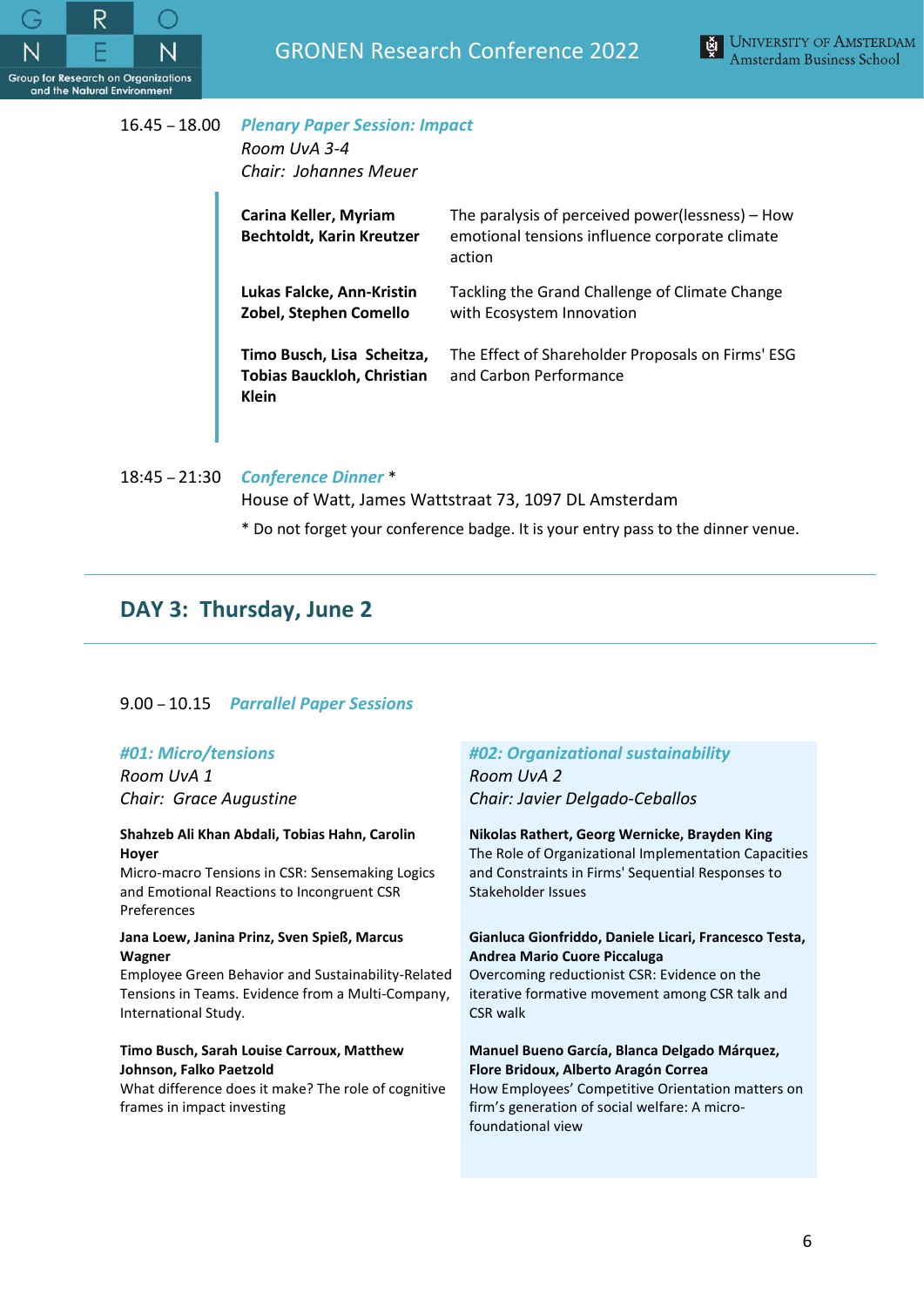

# GRONEN Research Conference 2022



| #03: Sustainable consumption                      | #04: Inter-organizational relationships                             |
|---------------------------------------------------|---------------------------------------------------------------------|
| Room Erasmus 2                                    | Room Oxford                                                         |
| Chair: Nicole Darnall                             | Chair: Birthe Soppe                                                 |
| Francesco Rizzi, Marina Gigliotti, Luca Ferrucci, | Tulin Dzhengiz, Jouni Juntunen, Samuli Patala,                      |
| Andrea Runfola                                    | Andra Riandita                                                      |
| Boosting green consumption: insights on in-store  | Alliance portfolios and sustainability performance: A               |
| display strategies to promote green products      | configurational approach                                            |
| Ralf Barkemeyer, William Young, Phani             | Stefano Romito, Clodia Vurro, Stefano Pogutz                        |
| Chintakayala, Anne Owen                           | Multi-stakeholder initiatives and firm environmental                |
| Eco-labels, conspicuous conservation and moral    | performance                                                         |
| licensing: An indirect behavioural rebound effect |                                                                     |
|                                                   |                                                                     |
| Leena Lankoski, Sari Ollila                       | Marianne Kuhlmann, Johannes Meuer, Catharina                        |
| Driving towards sustainable choice: A             | <b>Bening</b>                                                       |
| configurational analysis with framing effects     | Circularizing the value chain of flexible packaging:                |
|                                                   | Inter-organizational alignment in vertical stakeholder<br>alliances |

10.15 – 10.45 *Long Coffee Break*

# 10:45 – 12.15 *Keynote Panel Discussion: Zooming Out \* Room UvA 3-4*

*Keynote Panelists:*

**Tatiana Glad,** Executive Director of Impact Hub Global, co-founder of Impact Hub Amsterdam and Waterlution

**Eva Gouwens**, CEO of Fairphone

**Prof. Johanna Mair**, Professor of Organization, Strategy and Leadership, Hertie School

*Chair:*

# **Prof. Willemijn van Dolen**, Professor of Marketing, University of Amsterdam

\* This plenary is planned as a hybrid session with the possibility to participate online in addition to in person. The online participation link will be made available via www.gronen2022.com.

## 12:15 –13:15 *Lunch*

Erasmus 1 and Foyer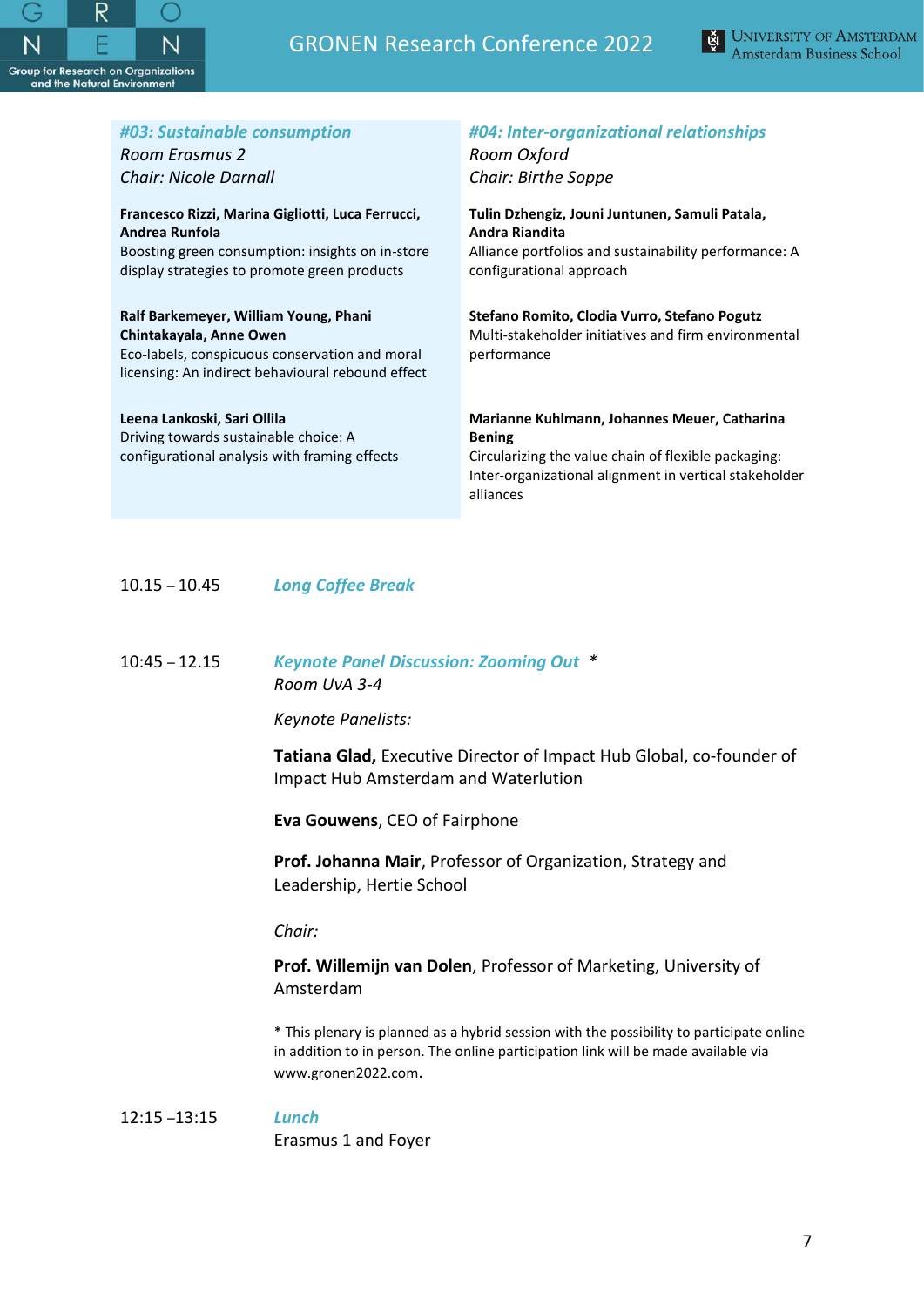



# 13:15 – 15:00 *Parallel paper sessions*

## *#01: Place and Sustainability I \**

*Room UvA 1 Chair: Panikos Georgallis*

#### **Lori Divito, Rob Lubberink**

Circular Economy Ecosystem Coordination: A comparative study of two sectoral cases

## **Lucie Baudoin, François Collet, Daniel Arenas**

Collaborative environmental governance organizations in the face of climate change: Lagging behind?

#### **Raquel Antolín-López, Javier Martínez-del-Río, María del Mar Martínez-Bravo**

How to make our cities more livable? The longitudinal and interactive impact of urban sustainability and institutions

#### **Birthe Soppe, Stephan Bohn**

Accelerating vs. buffering markets for sustainability: A discursive comparative study of the market for electrical cars in Norway and Germany

## *#03: System Change*

*Room Erasmus 2 Chair: Siri Boe-Lillegraven* 

#### **Eva Niesten, Albert Jolink, Jonatan Pinkse**

Success and failure of ecosystem strategies: The ability of solar firms to mitigate environmental uncertainty

#### **Elizabeth Miller, Olli Sahimaa, Minna Halme**

Pursuing more impactful sustainability initiatives: Adapting social-ecological systems thinking for organizations and management

#### **Margo Enthoven, Sarah Jack** Breaking inertia in markets through public

procurement: how procurers act to articulate and communicate demand for sustainability

#### **Lori DiVito, Erin Leitheiser, Charlotte Piller**

Circular Moonshot: Understanding field logic shifts and the influence of business models for sustainability on field change

## *#02: Place and Sustainability II \* Room UvA 2 Chair: Arno Kourula*

**Haitao Yu**

Sense of place and sustainable development: The case of a Tibetan enterprise

# **Sanjay Sharma, Joerg Hofstetter, Mellie Pullman, Tatiana Bouzdine-Chameeva**

The Time is Ripe: Interpretation of Subjective Time in the Context of Natural Environment Challenges

### **Shova Thapa Karki, Pablo Munoz**

Conservation entrepreneurship as practiced by conservation biologists – The mechanism of integrating entrepreneurial actions with conservation actions for marine biodiversity conservation

### **Simone Carmine, Valentina De Marchi**

Game of Green Thrones. Sustainability Tensions and Power in Global Value Chains

# *#04: Environmental/Social Performance*

*Room Oxford Chair: Dante Leyva-de la Hiz*

#### **Ralf Barkemeyer, Anatole Douaud, Christophe Revelli** Selection Bias in ESG Controversies

#### **Bram van der Kroft, Dennis Bams**

Inflated ESG ratings: An inverse relation to nonfinancial performance

#### **Gozal Ahmadova, Blanca Delgado-Márquez, Luis Pedauga, Dante Leyva-de la Hiz**

Boosting the environmental performance through digital transformation. Panacea or not?

#### **Sara Moghaddam Tabar, Christof Miska**

A Bibliometric of Social Sustainability – a Neglected Perspective in Business and Management Scholarship

\* Linked to a Special Issue of *[Organization & Environment](https://journals.sagepub.com/pb-assets/cmscontent/OAE/OE_CfP_PlaceSustainability_23January2022-1644875837.pdf)* on The role of Place in Sustainability.